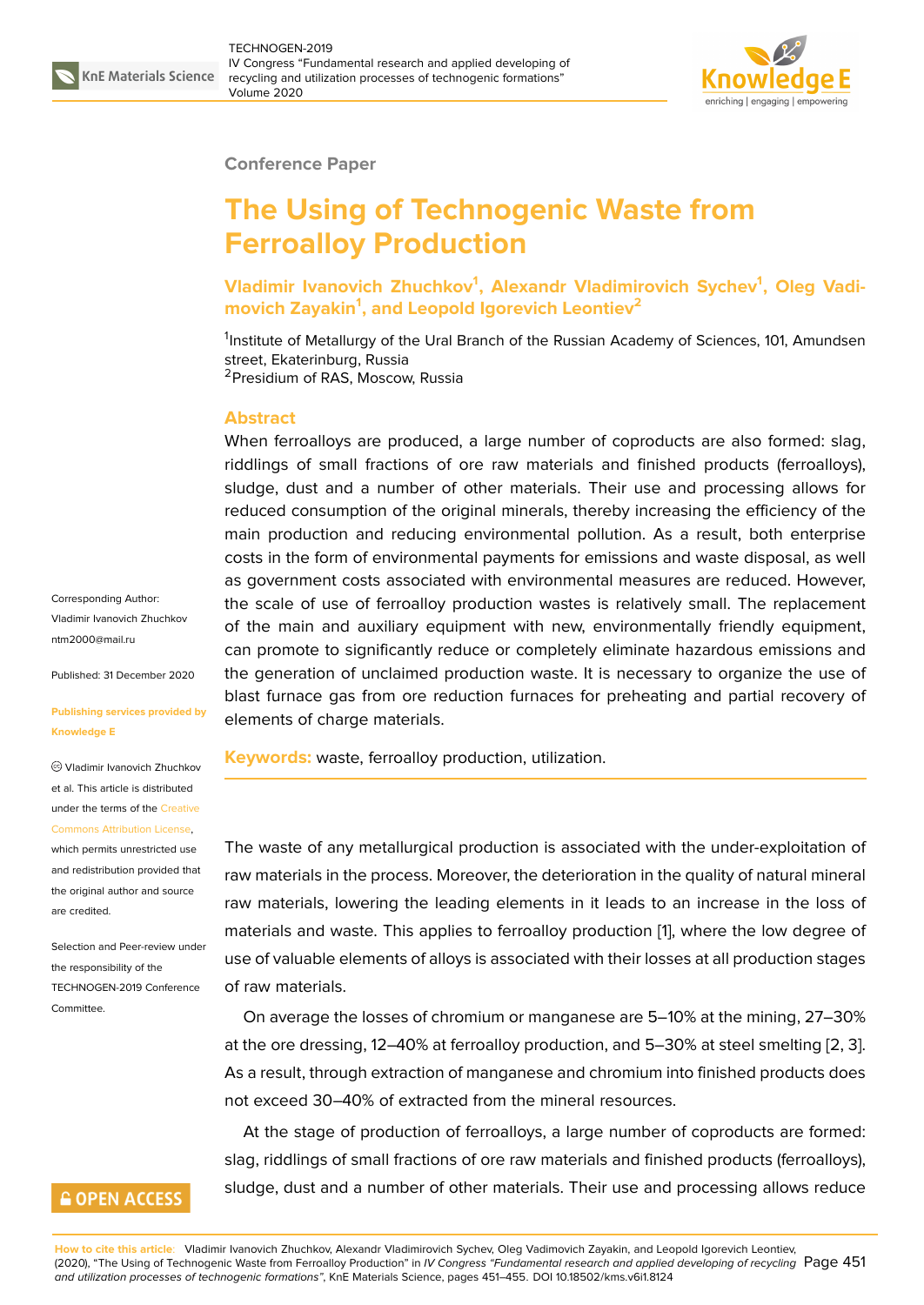the consumption of the original minerals, and to increase the efficiency of the main production and reduce environmental pollution. As a result, both enterprise costs in the form of environmental payments for emissions and waste disposal, as well as government costs associated with environmental measures are reduced. However, the scale of use of ferroalloy production wastes is relatively small [4].

Significant attention to the issues of generation and use of industrial ferroalloy waste was given at the conference "Prospects for the development of metallurgy and mechanical engineering using completed basic research a[nd](#page-4-3) R&D: FERROALLOYS "[5]. The article "Technogenic wastes of ferroalloy production" considers the main measures to reduce the negative effects of ferroalloy production on the environment. The replacement of the main and auxiliary equipment with new, environmentally friendly e[qu](#page-4-4)ipment, can promote to significantly reduce or completely eliminate hazardous emissions and the generation of unclaimed production waste. It is necessary to organize the use of blast furnace gas from ore reduction furnaces for preheating and partial recovery of elements of charge materials. Sealing and sheltering of the main smelting equipment, bulk transshipment sites, prevention of dusting of ore storage facilities can significantly reduce emissions.

The utilization of accumulated and current waste (slag, sludge, etc.) of the ferroalloys production, with the reduction or complete elimination of dumps, significantly improves both technical and economic indicators, and environmental friendliness of production. In the work of V.N. Makarova substantiated the economic efficiency of processing slag from ferroalloy production. The existence of a relationship between solving environmental and economic problems is noted. The environmental pollution with industrial waste entails an increase in the costs of their storage and disposal, elimination of pollution. The main economic damage caused by the storage of waste is the rejection of arable land. It is further leads to an aggravation of the problem of food supply for the population, an increase in the cost of production and land restoration.

The utilization of accumulated waste will also allow resource-saving in the building materials industry. To justify economic efficiency, the cost of the raw mix is calculated using and without industrial waste.

The economic effect (E) from the utilization of 1 ton of solid waste, taking into account the cost of maintaining the dumps, is determined by the formula:

$$
E = (n_1/a)(C_1 + n_2 \cdot C_2 - C_3)
$$

C1 and C3 are the cost of the raw mixture from traditional and utilizating materials. C2 is the annual cost of maintaining the dumps; n1 is coefficient taking into account the share of the costs of this type of material in the total costs of raw materials; n2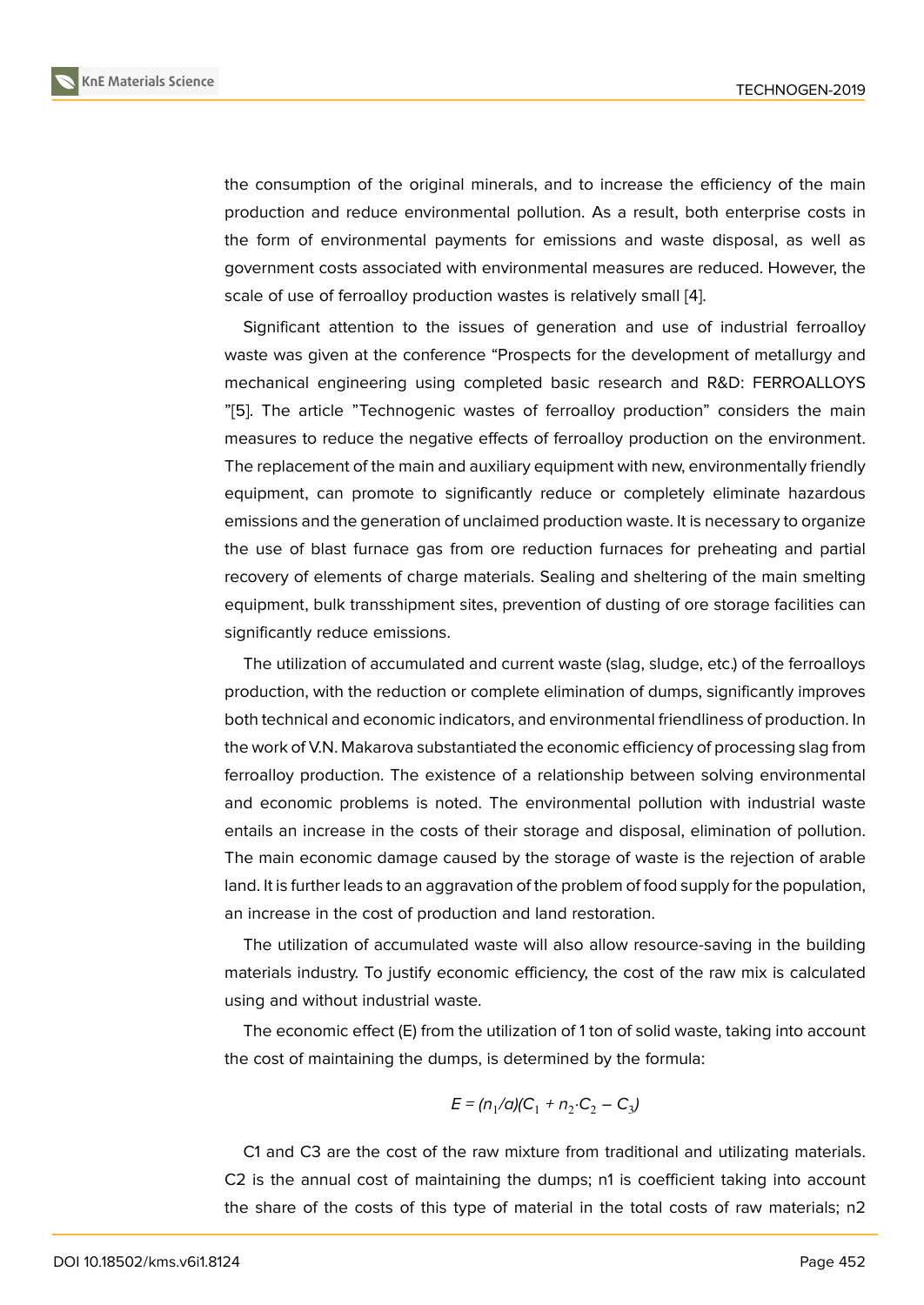

is coefficient taking into account the partial or complete elimination of dumps, ranges from 0.3–1; a is specific consumption of utilized raw materials per unit of production.

The calculation was made to obtain aerated concrete using waste slag produced by ferrosilicon manganese. The economic effect of the utilization of 1 ton of solid waste, taking into account the cost of maintaining the dumps at the time the technology was introduced (2013), amounted to 2535.8 rubles or 81.8 \$ USA. Taking into account the consumption of 15.41 kg of ferroalloy slag per 1 m<sup>3</sup>, it turns out that the production is 65  $\textsf{m}^{3}$  aerated concrete allows you to dispose of 1 ton of slag.

Demin and co-authors believe that the main tasks of processing ferroalloy slag include the extraction of metal inclusions. They properties vary widely not only depending on the type of ferroalloy, but also on the grade composition. As a rule, metallic inclusions in ferroalloy slags are weakly magnetic or non-magnetic materials. The modern enrichment methods and devices is used for their extraction. To extract metal inclusions from highcarbon ferrochrome, hand sorting, magnetic separation in a strong magnetic field, hydraulic jigging, pneumatic classification, etc. are used. The most common method is hydraulic jigging, which consists in dividing slag in density in an aqueous medium pulsating in the vertical direction. Dense particles of metal are deposited to the base of the bearing layer of slag surface and are removed from the stream by special corrugations, less dense particles float and are removed from the stream.

The advantage of this technology is the high efficiency of the separation of metal concentrate, reducing metal loss with slag to a minimum. The disadvantages are the need to prepare monofractions of the source material, the presence of water management, which requires maintenance and the difficulty of separating small fractions of slag less than 20 mm.

It is more difficult to organize the extraction of metal inclusions from the slags of refined ferrochrome. The slags is subject to silicate decomposition. The metal inclusions in them have lower magnetic susceptibility in comparison with high-carbon ferrochrome. In the process of magnetic separation, finely dispersed decomposition products, getting into the magnetic field of the separators, are electrified, acquire a charge and pass into the concentrate with ferromagnetic particles. Therefore, before magnetic separation, the slag of refined ferrochrome is kept for cooling and decay. The Ural Institute of Metals has developed a technology for accelerated cooling and decomposition of refined ferrochrome slags in a special cooler drum to eliminate this disadvantage.

For the processing of slag, metal inclusions in which relate to non-magnetic materials, gravitational, X-ray, and sensor methods of material enrichment are used. Due to vibration and impulse purging of the material layer the particles of uniform particle size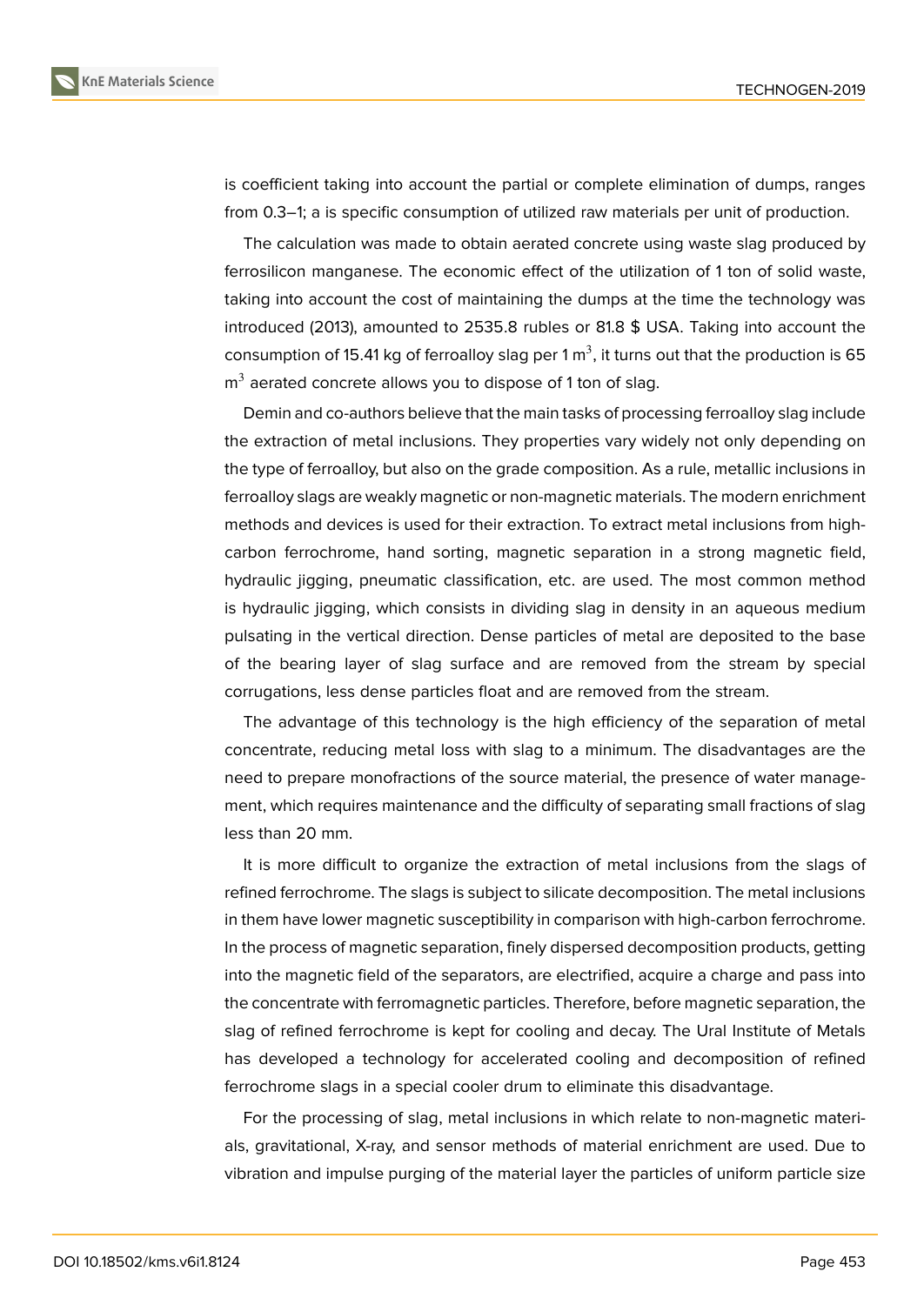

are separated by density characteristics: heavier alloy particles settle in the lower layers of the foundation and are removed from the stream to the concentrate.

To extract valuable components from slag, sensor technology is used. Due to the response to the pulsed (high-frequency electrical, electromagnetic, radiation) effects on the flow of the enriched material, valuable components extracte from it. The operation of the lump sorting module is based on a method based on the use of highly sensitive electronics. It is capable of recognizing and sorting raw materials with high speed according to properties that are not manifested when applying traditional methods of material enrichment. Different components of the raw materials react differently to the effects of short-term high-frequency radiation. By registering this difference, electronic systems give an impulse to actuators unit - pneumatic baffle. In accordance with the setting, it changes the flight path of pieces of material, taking into account the sorting scheme, sort them according to conditional signs to suitable or unsuitable.

Methods of X-ray radiometric separation are able to separate the flow of dump slag by type, and then remove metal inclusions from this slag isolated from crushed and sorted into fractions of the dump mass. After extraction of the metal component, the slags of the ferroalloy production are used in various industries and in agriculture.

In the artricles of N.V. Kuzmina and V.A. Perepelitsin presents data on the processing of high-alumina slag of aluminothermic production of Klyuchevsky Ferroalloy Plant. These slags contain,%: 42–57 Al $_2$ O $_3$ ; 15-24 CaO; 4-12 SiO2; 5–25 MgO; 2–7 Cr $_2$ O $_3$ ; 0.4-0.7 TiO<sub>2</sub>. Kluchevsky Concentrating Plant LLC sorts and processes slags from current production and dumps. The production of fused alumina product of various grades used for synthetic slags, clinkers, fluxes, etc. was mastered.

Agglomeration, pelletization and briquetting are used to agglomerate the small fractions of charge materials and ferroalloy formed during melting, crushing, and transportation. The articles of L.I. Polyansky and Yu.N. Loginova focused on improving the method of briquetting waste. The authors developed mobile briquetting devices having low metal consumption and low cost. The main recommendation for such devices is the use of preliminary pressing of the charges in units of various designs.

The experience of operating presses with a small diameter of work rolls showed the possibility of obtaining high-quality briquettes from various charges with and without a binder, including screenings of coke and lime, mill scale, ferroalloys, mineral fertilizers, etc.

The technology for briquetting screenings of ferrosilicon manganese with a grain size of 0–55 mm in devices of both roll and plunger type while reducing the cost of the process is developed.